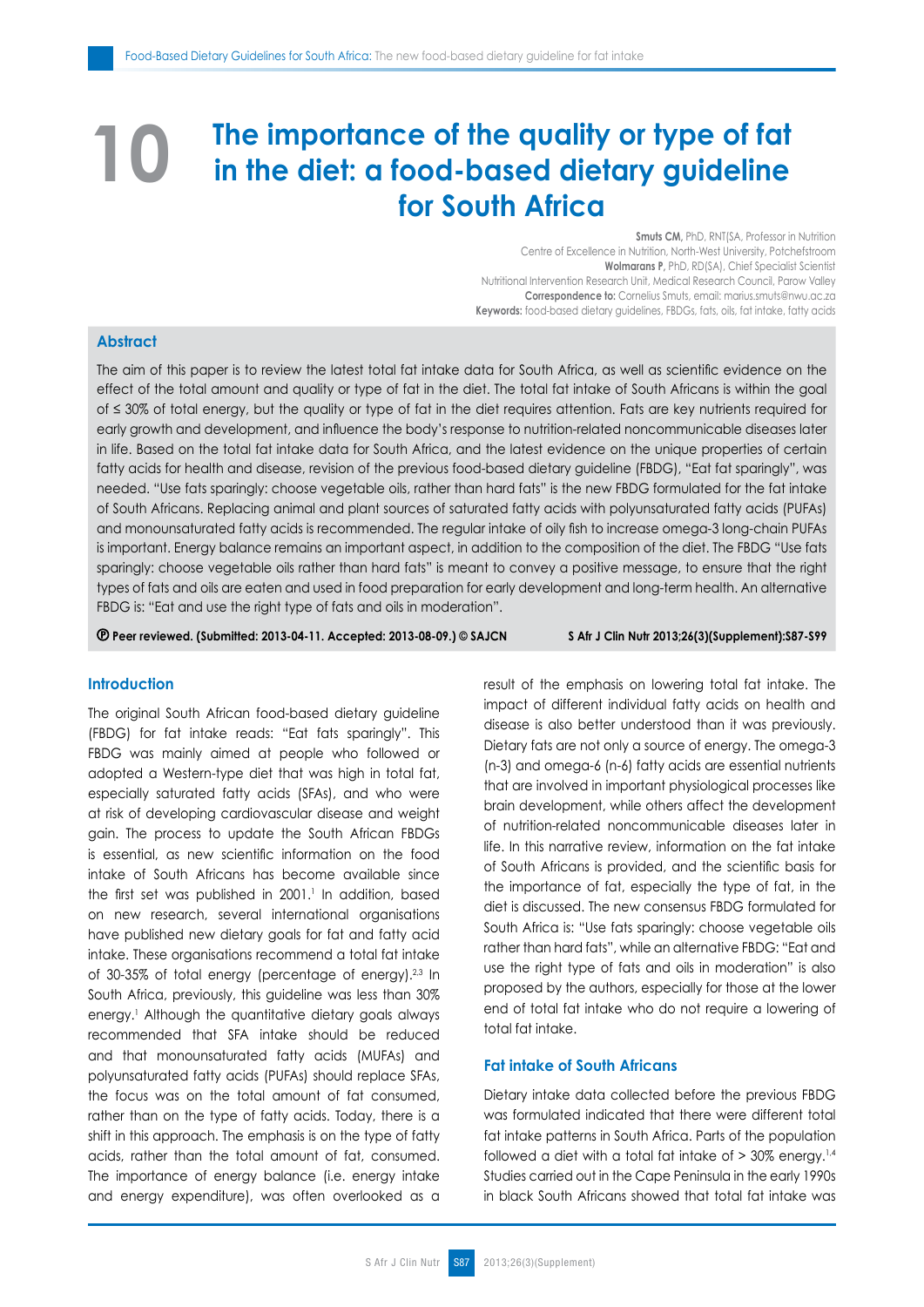moving towards 30% of energy.5 Bourne6 summarised data collected from African adults living in different rural areas of South Africa. The results showed that the percentage of energy from total fat varied between 17% and 26.5% of energy in the studies carried out between 1988 and 1992.

Since the previous set of FBDGs was published, a few cross-sectional studies have been undertaken to describe the dietary intakes of South Africans.<sup>1</sup> The National Food Consumption Survey (NFCS) of children aged 1-9 years was performed in 1999.<sup>7</sup> This study showed that the mean energy intake from total fat of the children in the study was 23% of energy. This ranged from 20-30% of energy in the nine provinces (Figure 1). It is important to note that in six of the nine provinces, the mean percentage of energy from total fat (20 - 22% of energy) was relatively low (Figure 1). The mean total fat intake was less than the country's mean of 23% of energy in these provinces. It is acknowledged that the data from the NFCS reflect the macronutrient composition of the diet of children aged 1-9 years. It does not necessarily reflect the composition of the diet of adults, but may provide some indication of the composition of the diet in the household. As the diets of children from several provinces showed that total fat intake was at the lower level of the recommendation in this regard, the previous FBDG, "Eat fats sparingly", may pose a risk, especially when recommended for infants, children and communities with a low fat intake.<sup>1</sup>

Cross-sectional studies were also carried out in selected groups of South Africans after the first set of FBDGs was published. The Transition and Health during Urbanisation of South Africans (THUSA) study and the Prospective Urban and Rural Epidemiology (PURE) study were among the major studies undertaken in adults. The THUSA study was carried out in adult black South African men and women in 1998 who were aged 16-65 years and living in the rural and urban areas of North West province.<sup>8</sup> The percentage of energy from total fat in the diets of those living in the rural areas was approximately 23% of energy, while in the urban areas it was 27.2% of energy in the men, and 28.8%



MUFAs: monounsaturated fatty acids, PUFAs: polyunsaturated fatty acids, SFAs: saturated fatty acids

**Figure 1:** Percentage of dietary energy from total fat, saturated, monounsaturated and polyunsaturated fatty acids in the nine provinces of South Africa and the mean for South Africa

of energy in the women (Table I). In the PURE study in black Africans aged 35-65 years from the North West province, it was also found that the percentage of energy from total fat was low in the rural areas: 17.6% and 22.6% of energy for men, and 20.3% and 24.1% of energy for women, in the 2005 and 2010 surveys respectively. In the urban areas, it was 25.3% and 26.2% of energy for men, and 28.3% and 27% of energy for women, in the 2005 and 2010 surveys respectively (Wentzel-Viljoen E, personal communication, November 2012). Vorster et al<sup>9</sup> demonstrated how total fat intake increased from 21% to 30% of energy in urban African women in South Africa, and from 15.5% to 21% of energy in rural African women from 1975-1996 to 2005. An increased intake of energy from total fat was observed in the urban areas, with figures approaching or already at the upper dietary goal. However, in 2005, the percentage of energy from total fat was still low, at 21% of energy in the rural areas.

The intake of SFAs varied at 3.9 - 9.1% of energy, MUFAs at 4.2 - 10.4% of energy, and PUFAs at 5.5 - 8.3% of energy (Table I). SFA intakes were not > 10% of energy in any of the reported studies. This is in contrast with data reported earlier in South Africans following a Western-type diet, where the percentage of energy from SFAs was approximately 13%.14 Mean PUFA intakes were < 10% of energy, with some studies showing that the mean intake was < 6% of energy, the lower end of the range recommended for PUFA intake (Table I). The low PUFA intakes were especially applicable to those in whom the total fat intake was low (17.6- 23.8% of energy from fat). Therefore, PUFA intake could be compromised if the intake of total fat is too low. The data reported in Table I mainly represent South Africans who do not follow a Western-type diet, and demonstrate that there are different dietary patterns in the country. This impacts on total fat and fatty acid intake.

# **Foods that commonly contribute to fat intake in South African diets**

There are limited data on the types of food consumed, especially for adults, and some of the data reported in this section for adults are dated, but are still used as an indication of the types of food consumed by South Africans.<sup>15</sup> Dietary intake data from the NFCS were used to identify the percentage of children who consumed food from fat-supplying food groups (Figures 2 and 3).

The milk group followed by the meat group in one- to five-year-old children, and the meat group followed by the milk group in six- to nine-year-old children, were the food groups from which foods were consumed by the highest percentage of children. Food from the vegetable fats and oil food group were ranked third in both age groups. The mean intakes of food commonly consumed by South Africans were reported in 2002 by Nel and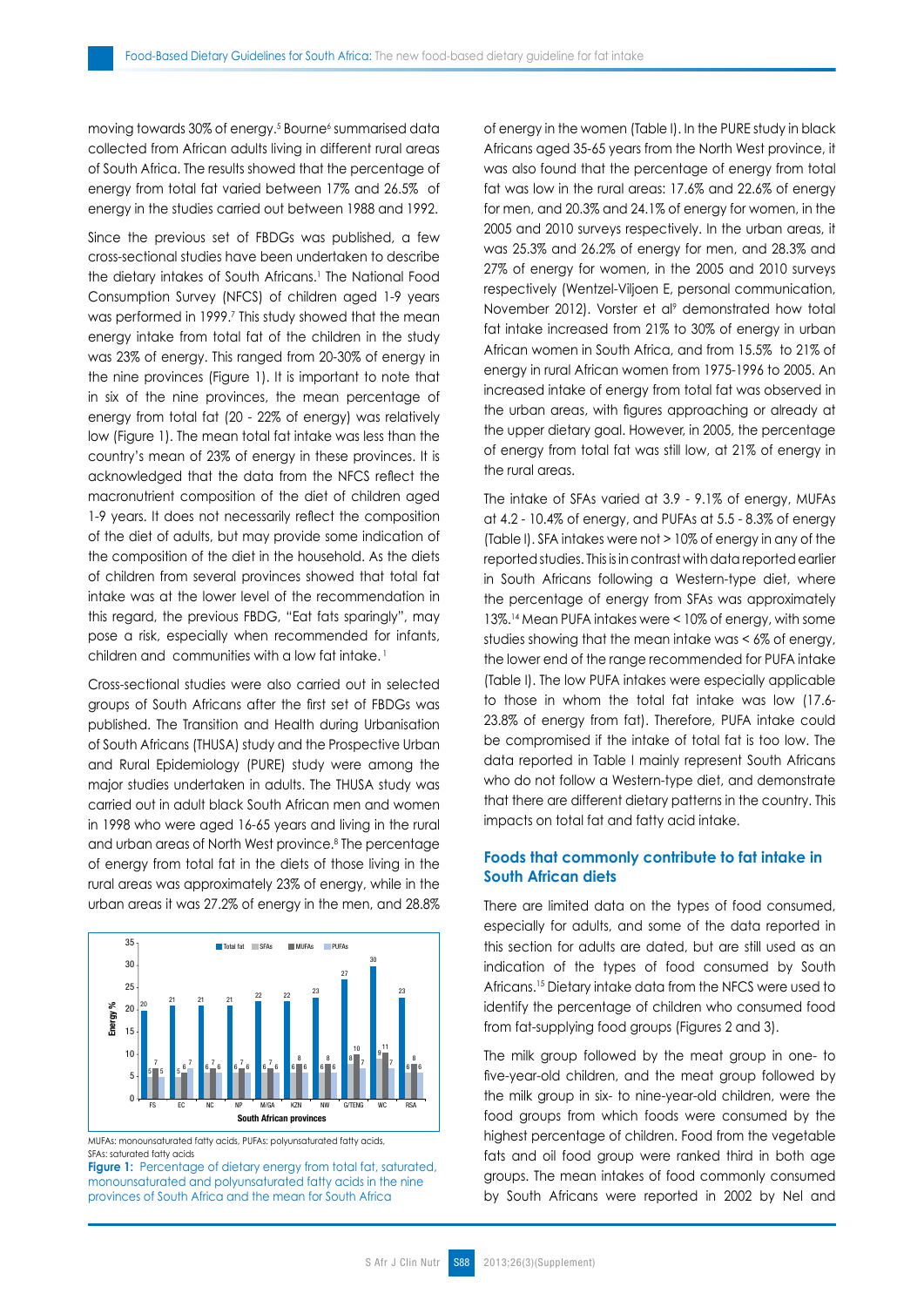| <b>Reference</b>                                        | <b>Study design</b>       | Gender          | <b>Sample</b><br>size | Age<br>(years) | <b>Total fat</b> | <b>SFAs</b>         | <b>MUFAs</b>        | <b>PUFAs</b>        |
|---------------------------------------------------------|---------------------------|-----------------|-----------------------|----------------|------------------|---------------------|---------------------|---------------------|
|                                                         |                           |                 |                       |                | Mean (% energy)  |                     |                     |                     |
| <b>Adults</b>                                           |                           |                 |                       |                |                  |                     |                     |                     |
| MacIntyre et al <sup>8</sup> (rural)*                   | Cross-sectional           | Male            | 431                   | $15 - 65$      | 23.3             | 6.6                 | 7.2                 | 5.5                 |
| MacIntyre et al <sup>8</sup> (rural) <sup>*</sup>       | Cross-sectional           | Female          | 610                   | $15 - 65$      | 23.9             | 7.2                 | 7.7                 | 6.0                 |
| Faber et al <sup>10</sup> (rural)                       | Cross-sectional           | Female          | 187                   | $25 - 55$      | 23.0             | Data<br>unavailable | Data<br>unavailable | Data<br>unavailable |
| Wentzel-Viljoen <sup>a</sup> (rural)"                   | Prospective cohort Male   |                 | 332                   | $35 - 65$      | 17.6             | 3.9                 | 4.2                 | 5.7                 |
| Wentzel-Viljoen <sup>a</sup> (rural)"                   | Prospective cohort        | Female          | 634                   | $35 - 65$      | 20.3             | 4.5                 | 4.7                 | 6.9                 |
| Wentzel-Viljoen <sup>b</sup> (rural)"                   | Prospective cohort Male   |                 | 212                   | $35 - 65$      | 22.6             | 6.3                 | 6.9                 | 6.8                 |
| Wentzel-Viljoen <sup>b</sup> (rural)"                   | Prospective cohort        | Female          | 469                   | $35 - 65$      | 24.1             | 6.7                 | 7.0                 | 7.7                 |
| MacIntyre et al <sup>8</sup> (urban)*                   | Cross-sectional           | Male            | 312                   | $15 - 65$      | 27.2             | 7.7                 | 9.4                 | 6.3                 |
| MacIntyre et al <sup>8</sup> (urban)*                   | Cross-sectional           | Female          | 398                   | $15 - 65$      | 28.8             | 9.0                 | 10.4                | 6.7                 |
| Wentzel-Viljoen <sup>a</sup> (urban)"                   | Prospective cohort        | Male            | 392                   | $35 - 65$      | 25.3             | 9.1                 | 7.2                 | 7.2                 |
| Wentzel-Viljoen <sup>a</sup> (urban)"                   | Prospective cohort        | Female          | 592                   | $35 - 65$      | 28.3             | 7.3                 | 8.2                 | 8.3                 |
| Wentzel-Viljoen <sup>b</sup> (urban)"                   | Prospective cohort        | Male            | 205                   | $35 - 65$      | 26.2             | 7.1                 | 8.3                 | 7.6                 |
| Wentzel-Viljoen <sup>b</sup> (urban)"                   | Prospective cohort Female |                 | 367                   | $35 - 65$      | 27.0             | 7.4                 | 8.8                 | 8.1                 |
| Steyn et al <sup>11</sup> (South Africa)                | Cross-sectional           | Female          | 1726                  | $15 - 49$      | 23.8             | 6.7                 | 8.1                 | 5.7                 |
| Children                                                |                           |                 |                       |                |                  |                     |                     |                     |
| Labadarios et al <sup>12</sup><br>(South Africa, rural) | Cross-sectional           | Male,<br>female | 603                   | $1-9$          | 21.0             | 5.5                 | 6.7                 | 6.0                 |
| Labadarios et al <sup>12</sup><br>(South Africa, urban) | Cross-sectional           | Male,<br>female | 631                   | $1-9$          | 26.5             | 7.3                 | 8.9                 | 6.5                 |
| Olewage-Theron et al <sup>13</sup><br>(informal)        | Cross-sectional           | Male,<br>female | 478                   | $6 - 13$       | 26.8             | 7.3                 | 8.2                 | 8.0                 |

#### **Table I:** South African studies reporting dietary fat intake

MUFAs: monounsaturated fatty acids, PUFAs: polyunsaturated fatty acids, SFAs: saturated fatty acids

"Rural" is represented by people living in traditional African villages, farm dwellers and those in informal settlements

"Urban" is represented by both middle- and upper-class individuals (black South Africans)

\* Transition and Health during Urbanisation of South Africans (THUSA) study. Weighted calculations were carried out

\*\* Prospective Urban Rural Epidemiology (PURE) study. Black South Africans. (Wentzel-Viljoen E. Personal communication, November 2012)

<sup>a</sup> Data from 2005 survey; <sup>b</sup> Data from 2010 survey



**Figure 2:** Main food groups supplying fats consumed by children aged 1-5 years<sup>15</sup> (n =  $2,048$ )

Steyn.<sup>15</sup> These data provide some insight into the dietary intake of children and adults  $(10+)$  years).<sup>16</sup> Through a series of statistical techniques, the authors succeeded in estimating the usual food consumption of adults and children in rural and urban areas. In the age category 10+ years, individual surveys were included. The method of compiling the information did not take ethnic group proportions into consideration for each specific province. In agreement with data from the NFCS, it is shown that the food groups meat and offal, milk and vegetable fats and oil were also the most popular food groups from which fat-containing food items were consumed by this age category (Figure 4).



**Figure 3:** Main food groups supplying fats consumed by children aged 6-9 years<sup>15</sup> (n = 817)

Food items are often sorted according to those that are most commonly consumed. The 10 food items that were mostly consumed and contributed to the fat intake of children participating in the NFCS and those aged 10+ years from the data reported by Nel and Steyn<sup>15</sup> are shown in Table II. In total, 15 food items were reported, six food items (i.e. full-cream milk, margarine (brick), chicken (meat), eggs (chicken), non-dairy creamers and peanut butter) appear in all three age categories, although their position in the top 10 differed. Full-cream milk appears at the top of the list for both age categories of children who participated in the NFCS, but for the age group 10+ years, non-dairy creamers appeared at the top of the list. The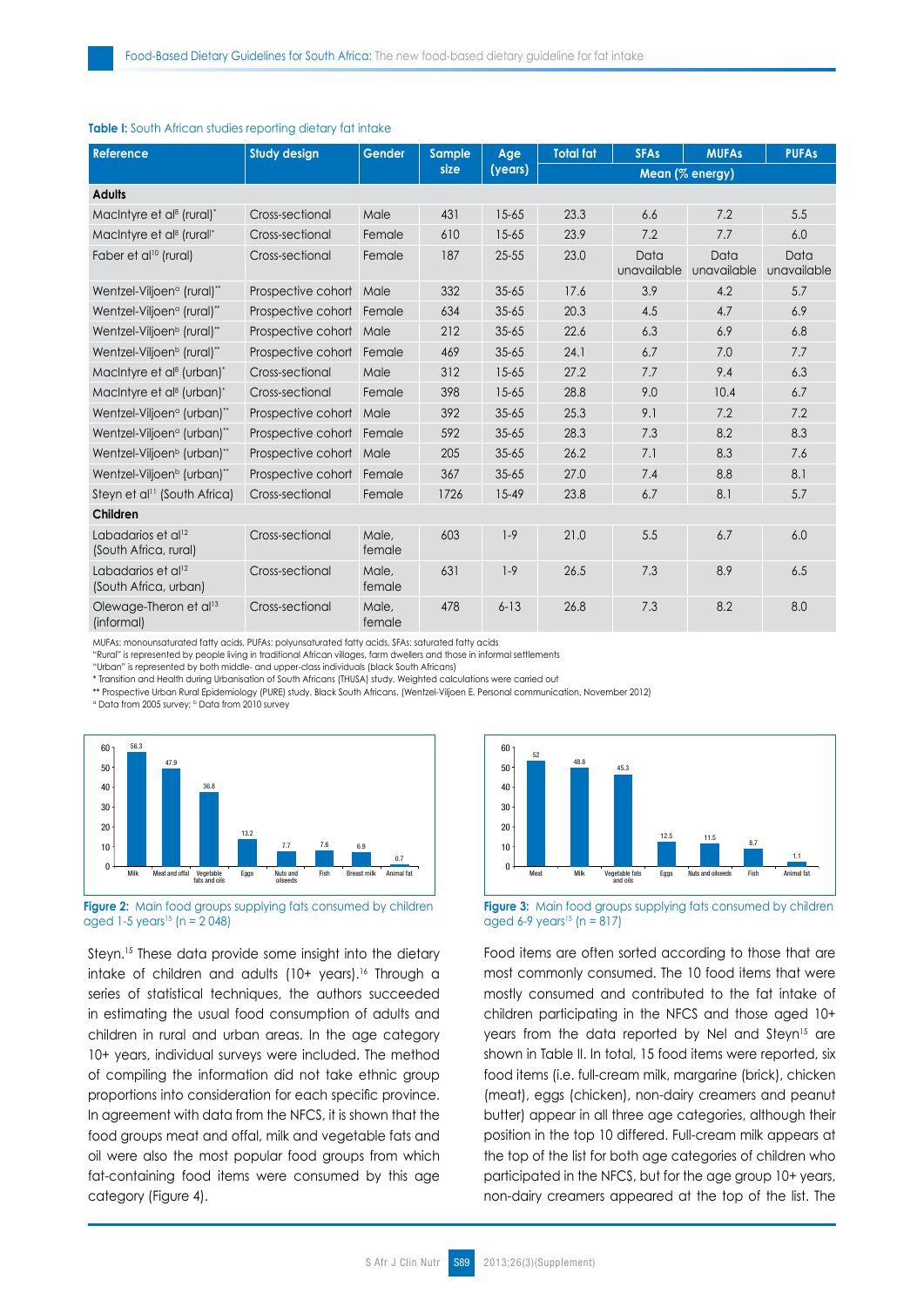

**Figure 4:** Main food groups supplying fats consumed by children and adults (10+ years) in South Africa<sup>15</sup>

latter is of special interest, as this food item often contains palm kernel oil, which is a rich source of the cholesterolelevating SFAs and lauric and palmitic acids. Between 30.6% and 56.3% of South Africans consume food items from the milk group (Figures 2-4). The mean portion per person per day was 220 g in children aged 1-5 years, 207 g in children aged 6-9 years and 239 g in the age group 10+ years. Unfortunately, the data do not allow for a distinction between milk and other milk products (e.g. cheese), which makes it difficult to determine what contribution the milk group made to total fat and calcium intake in the different age groups, for example. In the age group 10+ years, full-cream milk was only fourth on the list of mostly consumed food items. The consumers of fullcream milk were relatively low, only 39%, 35% and 19% for the different age categories, 1-5 years, 6-9 years and 10+ years, respectively. Ful-cream milk is an important source of SFAs. The consumption of full-cream milk up to the age of at least two years is recommended in children.

Salty snacks featured at number eight in the youngest age category (Table II). Cookies, cakes and tarts only featured in the age category 6-9 years as one of the top 10 food items that contribute to fat intake. Protein-rich food (e.g. beef steak, fish and chicken heads and feet) were food items in the top 10 that contributed to fat intake in the oldest age category (10+ years).

# **Fast food intake in South Africa**

Fast foods are known to be generally high in energy and total fat, and some are also high in SFAs. A study was undertaken on a voluntary basis and, where possible, included a random sample of young adult South African citizens (19-30 years of age, n = 341) who visited selected shopping malls or similar complexes.<sup>17</sup> The sample represented different socio-economic groups in the city of Johannesburg.<sup>17</sup> One of the questions asked was whether or not participants "eat takeaway meals at least two to three times a month". Thirty-seven per cent of the total sample, 42.5% of those in the middle socio-economic group and 34.7% and 34.2% of those in the high and low socio-economic groups, respectively, answered positively.

Results from a nationally representative sample (n = 3 287) of South Africans also showed that approximately a third of the study population (32%) consumed fast foods 2-3 times a month or roughly once a week, while 6.8% consumed fast food two or more times a week.<sup>18</sup> The study on young adults showed that more people in the high socio-economic group (28%) consumed fast food once a week than those in the middle socio-economic

| Food item                        | NFCS: age of 1-5 years<br>$(n = 2048)^{15}$ |                            |                     | NFCS: age of 6-9 years<br>$(n = 817)^{15}$ | Age of 10+ years<br>$(n = unknown)^{15}$ |                            |
|----------------------------------|---------------------------------------------|----------------------------|---------------------|--------------------------------------------|------------------------------------------|----------------------------|
|                                  | Number <sup>*</sup>                         | % consumers,<br>amount (g) | Number <sup>®</sup> | % consumers,<br>amount (g)                 | Number <sup>*</sup>                      | % consumers,<br>amount (g) |
| Full-cream milk                  |                                             | 39 (186")                  |                     | 35(171")                                   | $\overline{4}$                           | 19 (204**)                 |
| Margarine (brick)                | $\overline{2}$                              | 24 (12*)                   | $\overline{2}$      | 30(16")                                    | $\overline{2}$                           | 21(19")                    |
| Chicken meat                     | 3                                           | 17(61")                    | 3                   | 19 (80")                                   | 3                                        | 19(111")                   |
| Butter milk or maas (full cream) | $\overline{4}$                              | 12 (306)                   | $\overline{7}$      | 9(322)                                     | $\overline{\phantom{a}}$                 |                            |
| Chicken eggs                     | 5                                           | 11(70")                    | 6                   | 11(80")                                    | 5                                        | 15(99")                    |
| Non-dairy creamers               | 6                                           | 10(7")                     | $\overline{4}$      | 13(7")                                     |                                          | 25(6")                     |
| Peanut butter                    |                                             | 8(13")                     | 5                   | 11(16")                                    | 10                                       | 6(25")                     |
| Salty snacks and maize           | 8                                           | 7(27)                      |                     |                                            | -                                        |                            |
| Chickens, stews and pies         | 9                                           | 6(111)                     |                     |                                            |                                          |                            |
| Mincemeat dishes                 | 10                                          | 5(61)                      | 8                   | 8(48)                                      | $\overline{\phantom{0}}$                 |                            |
| Spread (medium or low fat)       |                                             | $\overline{a}$             | 9                   | 8(14)                                      | $\overline{7}$                           | 8(15)                      |
| Cookies, cakes and tarts         |                                             |                            | 10                  | 7(60)                                      | $\overline{\phantom{0}}$                 |                            |
| Beef, steak, sirloin and fillet  |                                             | $\overline{\phantom{a}}$   |                     |                                            | 6                                        | 12 (140)                   |
| Fish                             |                                             |                            |                     |                                            | 8                                        | 6(120)                     |
| Chicken (heads and feet)         |                                             |                            |                     |                                            | 9                                        | 6(80)                      |

**Table II:** Top 10 foods, contributing to fat intake, which were consumed by the different age groups

NFCS: National Food Consumption Survey

\* Ranking of the food item in the list of the top 10 food items that contribute to fat intake

\*\* Food items that overlap between the three groups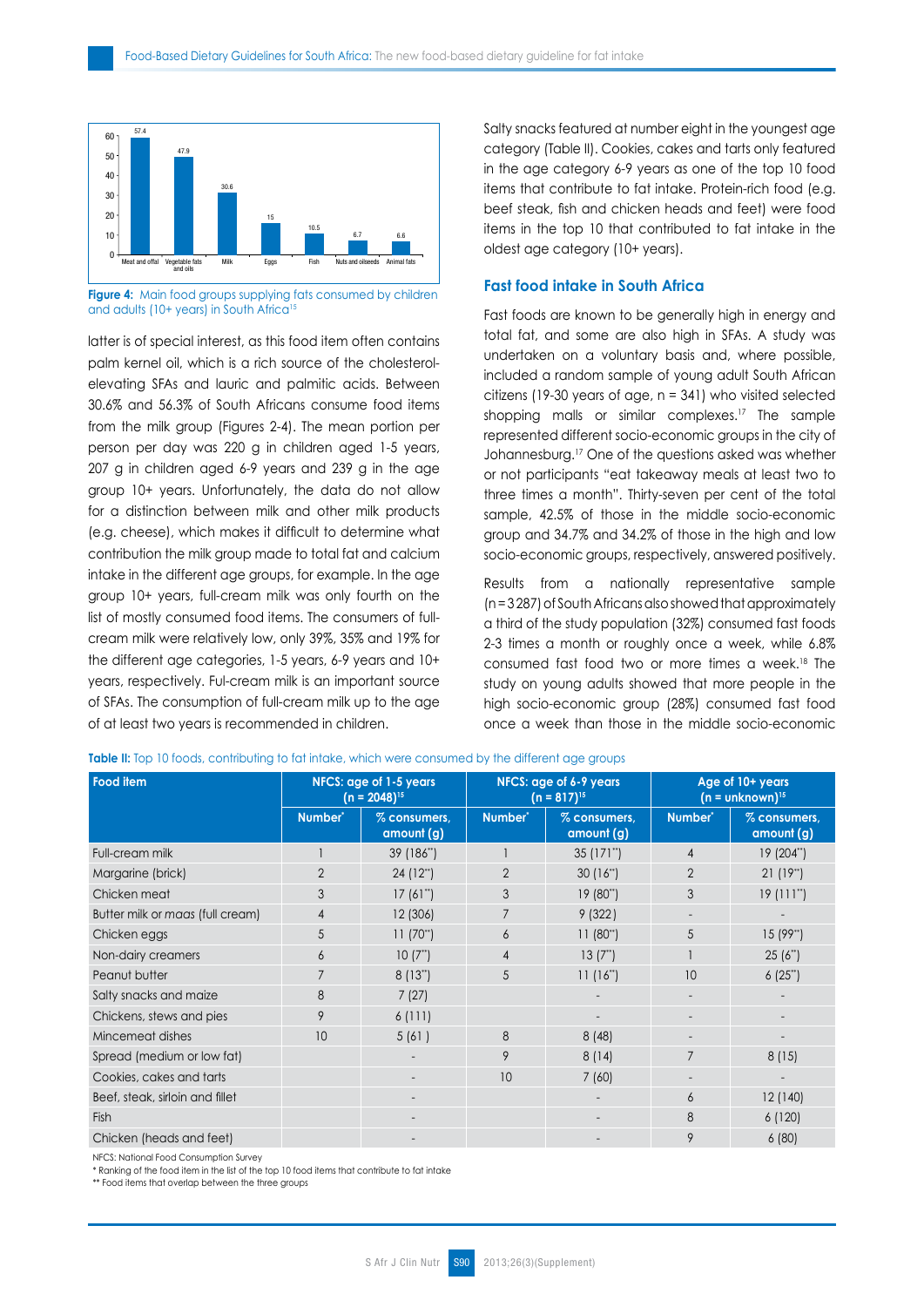|                                   | <b>Regular</b><br>hamburger' | Large hamburger<br>'quarter pounder'** | <b>French fries</b><br>(medium portion) | <b>Milkshake</b> | <b>Regular hamburger*</b><br>French fries, milkshake | <b>Four seasons</b><br>pizza (standard) |  |  |
|-----------------------------------|------------------------------|----------------------------------------|-----------------------------------------|------------------|------------------------------------------------------|-----------------------------------------|--|--|
| Nutrient content"                 |                              |                                        |                                         |                  |                                                      |                                         |  |  |
| Energy (kJ)                       | 326                          | 2 187                                  | 1 100                                   | 1 301            | 3727                                                 | 3 3 0 8                                 |  |  |
| Total fat (g)                     | 14                           | 29                                     | 11                                      | 11               | 36                                                   | 35                                      |  |  |
| $SFAs$ (g)                        | 6                            | 13                                     | 3                                       |                  | 16                                                   | 19                                      |  |  |
| % energy from fat                 | 39                           | 49                                     | 37                                      | 31               | 36                                                   | 39                                      |  |  |
| SFAs as % of total fat            | 43                           | 45                                     | 27                                      | 64               | 44                                                   | 54                                      |  |  |
| Contribution to 8 400 kJ diet**** |                              |                                        |                                         |                  |                                                      |                                         |  |  |
| Energy (%)                        | 16                           | 26                                     | 13                                      | 15               | 44                                                   | 39                                      |  |  |
| Total fat (%)                     | 21                           | 43                                     | 16                                      | 16               | 53                                                   | 51                                      |  |  |
| SFAs (%)                          | 26                           | 57                                     | 13                                      | 30               | 70                                                   | 83                                      |  |  |

#### **Table III:** The nutrient content of some typical fast food products

SFAs: saturated fatty acids

\* The same hamburger was used for the calculations. It comprised one simple beef patty, cheese, no mayonnaise, pickles and condiments.

\*\* This hamburger comprised a beef patty, cheese, pickles and condiments. Higher in energy than the regular burger

\*\*\* Nutrient content from public domain websites of fast food outlets (14 November 2012). Weights of products not available.

\*\*\*\* 30% energy from  $fat = 68$  g; 10% energy from  $SFAs = 23$  g

(17.9%) and low socio-economic groups (16.2%). This finding is in agreement with the results from the national survey.<sup>16,19</sup> The participants who consumed fast foods daily constituted 10.9%, and of those, 56.8% were from the low socio-economic group.

Data on fast food intake were also collected from a consecutively selected sample of 655 black South Africans, 17.7 years of age, who participated in the Birth to Twenty study in Johannesburg.<sup>19</sup> Data were collected for the seven-day period preceding the study, and showed that 49.7% of the males and 38% of the females consumed fast foods more than eight times during this period. The consumption of fast food by the participants in the Birth to Twenty study was higher than that reported in the other study on young adults from Johannesburg, where only 10.9% reported an intake of takeaway meals daily.17 The consumption of fast food 2-4 times and 5-7 times during this seven-day study period was reported by 20.2% and 29.8% of the study population, respectively. Only 5% of the males and 7.8% of the females consumed fast food 0-1 times during the seven-day study period.<sup>19</sup>

The most popular fast food items chosen by all three socioeconomic groups in the study carried out in Johannesburg were burgers and pizza.<sup>17</sup> Fried chicken was the third most popular choice for the middle and low socio-economic groups, while it was French fries in the high socioeconomic group. A "quarter", consisting of a quarter loaf of white bread, french fries, processed cheese with meat or sausages and fried egg and sauces, was the most popular fast food item (30.7%), followed by chips (21.8%), and *vetkoek* (12%), in the Birth to Ten Study.19 The mean macronutrient content of a "quarter" was high: 5 369 kJ, 51.5 g fat and 12.9 g SFAs. In well-known commercial fast food outlets, one of the burgers (a beef patty, cheese, mayonnaise, condiments, lettuce, tomato and a white bun) provides 2 187 kJ, 29 g fat and 13 g SFAs (Table III). Unfortunately, the South African studies which reported on fast food intake did not report on the contribution of fast food intake to the energy and fat intake of participants, which is a shortcoming. An example of the contribution that some fast food items would make to energy and fat intake is shown in Table III. Information on the contribution of these fast foods to the energy and fat intake of an 8 400 kJ diet is provided to illustrate the possible impact of fast food intake on energy and fat intake. This information supports the inclusion of consumer information in FBDG support material on the potential negative consequences of regular consumption of these foods.

It is clear that the contribution of fast foods to energy, total fat and SFAs plays a significant role, and FBDGs should recommend food choices that promote optimal nutritional intake. An effort should be made by dietitians, nutritionists and organisations that provide information on healthy eating patterns to encourage and empower formal and informal fast food outlets to offer clients healthier fast food choices.

# **The literature on the role of fat in the diet**

Traditionally, the nutritional role of fats in the diet was limited to their value as a good source of energy. The low-fat concept was introduced in an effort to decrease saturated fat intake. Less emphasis was placed on energy balance and the fact that the composition of the fat in the diet is of special importance. The discovery of the essential properties of certain fatty acids, and that they can influence growth and development, has provided reasons for this view to be amended.<sup>2,3,20-22</sup> Therefore, these specific fatty acids were classified as essential fatty acids (EFAs), as they cannot be synthesised by humans and need to be provided by the diet. Currently, only two dietary fatty acids are seen as essential, namely linoleic acid (LA) (C18:2n-6) from the n-6 PUFA family and  $\alpha$ -linolenic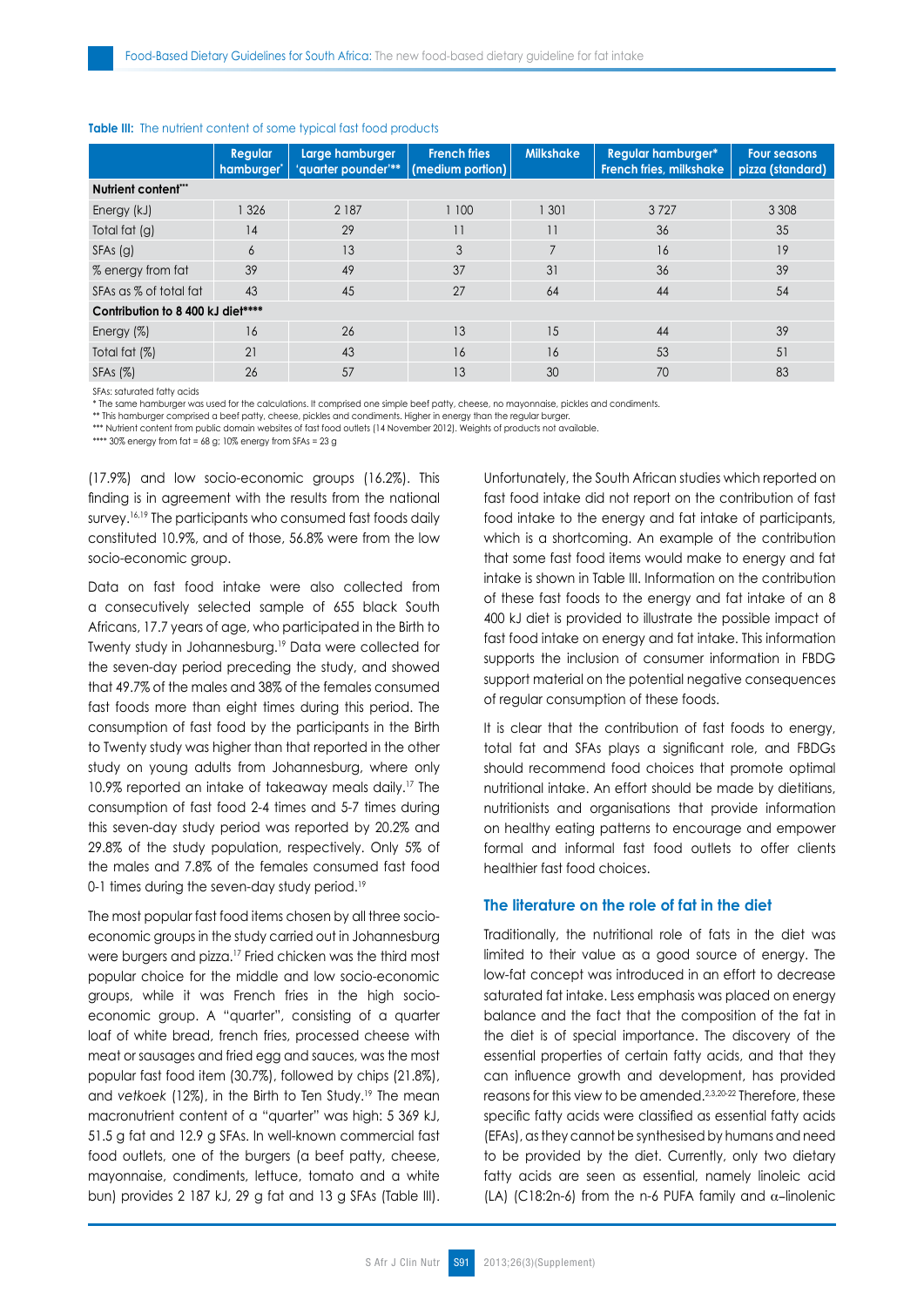acid (ALA)(C18:3n-3) from the n-3 PUFA family. These fatty acids are also regarded as the parent fatty acids of the n-6 and n-3 PUFA families. Nutrition research has subsequently provided evidence in the last decade that has indicated the role of specific fatty acids with regard to cholesterol, lipoprotein and glucose metabolism, as well as insulin sensitivity.<sup>23-25</sup> It is recognised that the longerchain metabolites of linoleic acid and  $\alpha$ -linolenic acid are precursors for the formation of hormone-like substances called prostanoids, thromboxanes, leukotrienes and neuroprotectins that influence and regulate key physiological functions, ranging from blood pressure, vessel stiffness and relaxation, thrombotic aggregation and fibrinolytic activity, to inflammatory responses and leukocyte migration. These functions of linoleic acid and  $\alpha$ -linolenic acid make them key nutrients.<sup>26-28</sup>

According to Uauy,<sup>29</sup> the interest in the quality of dietary fat or lipid supply as a major determinant of long-term health and well-being keeps on growing. The quality of dietary fat depends on the amount of the individual fatty acids present as part of total fat. As a result, the health implications of dietary fats are judged on their specific fatty acid content. Any fat or oil is classified according to the main proportions of either SFAs (mainly lauric, myristic, palmitic and stearic acids), MUFAs (mainly oleic acid) or PUFAs of the n-6 (linoleic and arachidonic acids) plus n-3 [a-linolenic acid, eicosapentaenoic (EPA), docosapentaenoic and docosahexaenoic acids (DHA)] series, and trans-fatty acid (elaidic and conjugated trans linoleic acids) present in the fat or oil. Therefore, any revised FBDG for fat and supporting information should place more emphasis on the quality, rather than the quantity, of dietary fat intake, to satisfy EFA needs, to promote neurodevelopment and cardiovascular health, and to prevent degenerative diseases at all stages of the life cycle.<sup>29</sup>

#### **Amount and type of fat in perspective**

The 2008 Food and Agriculture Organization of the United Nations Expert Consultation on *Fats and Fatty Acids in Human Nutrition*3 reviewed the latest evidence and concluded that the dietary recommendations for total fat, SFA, PUFA and trans*-*fatty acid intakes should be reevaluated. This was based on numerous new populationbased observational studies and controlled trials that contributed to clarifying the effects of dietary fats on health outcomes. Because of limited available dietary fat intake information in South Africa, the revised FBDG for fat will mostly rely on international recommendations, although all available national information was also considered. The latest most important evidence of the effect of the major dietary fatty acids on mostly chronic disease outcomes is briefly summarised here. As this subject has been reviewed extensively by several authors, information from review articles is reflected in many cases. Table IV provides a summary of convincing evidence on dietary fat intake and coronary heart disease, as adapted from Skeaff and Miller.<sup>30</sup>

# **Total fat**

According to Melanson et al,<sup>31</sup> there are obvious limitations to cross-sectional population studies, in that self-reported dietary intake data are used in the majority of these studies. In addition, causality cannot be concluded. Nevertheless, large sample sizes and overall consistency in the data have supported the hypothesis that higher total fat diets are associated with higher body weight.

Although several reports in the past have concluded that excessive dietary total fat consumption increases the risk of obesity, coronary heart disease and certain types of cancer, recent results from carefully performed prospective observational studies do not necessarily support the same sentiment. Smit et al<sup>32</sup> reported that these studies found no or small associations between dietary fat intake and obesity, weight gain, coronary disease and cancer.33-37 It is well known that despite decreased intakes of total fat, obesity rates have increased.<sup>38</sup> This suggests that factors other than dietary fat may play a more important role in the increasing prevalence of obesity. Large-scale prospective cohort studies with repeated data have yielded mixed results. Both the Framingham studies<sup>39</sup> and the British National Diet and Nutrition Survey<sup>40</sup> indicated that irrespective of the decrease in percentage energy from total fat, the prevalence of obesity increased. However, in the National Health and Nutrition Examination Survey (NHANES I), the percentage of energy from fat was inversely related to weight change in women aged < 50 years, but was positively associated in men without any morbidity.<sup>41</sup> In a six-year follow-up study in Swedish women controlling total energy intake, total fat intake

Table IV: Summary of the effect of dietary fat on coronary heart disease<sup>30</sup>

| Type of fat                 | <b>Fatal coronary heart disease</b> | <b>Coronary heart disease events</b> |
|-----------------------------|-------------------------------------|--------------------------------------|
| Trans-fatty acids           | $\overline{\phantom{0}}$            | Convincing increased risk            |
| PUFAs <sup>*</sup> for SFAs | Convincing decreased risk           | Convincing decreased risk            |
| n-3 long-chain PUFAs        | $\overline{\phantom{0}}$            | Convincing decreased risk            |
| Total fat                   | Convincing no relation              | Convincing no relation               |

CHD: coronary heart disease, n-3: omega 3, PUFAs: long-chain polyunsaturated fatty acids, SFA: saturated fatty acids \*: Includes both omega-6 and omega-3 polyunsaturated fatty acids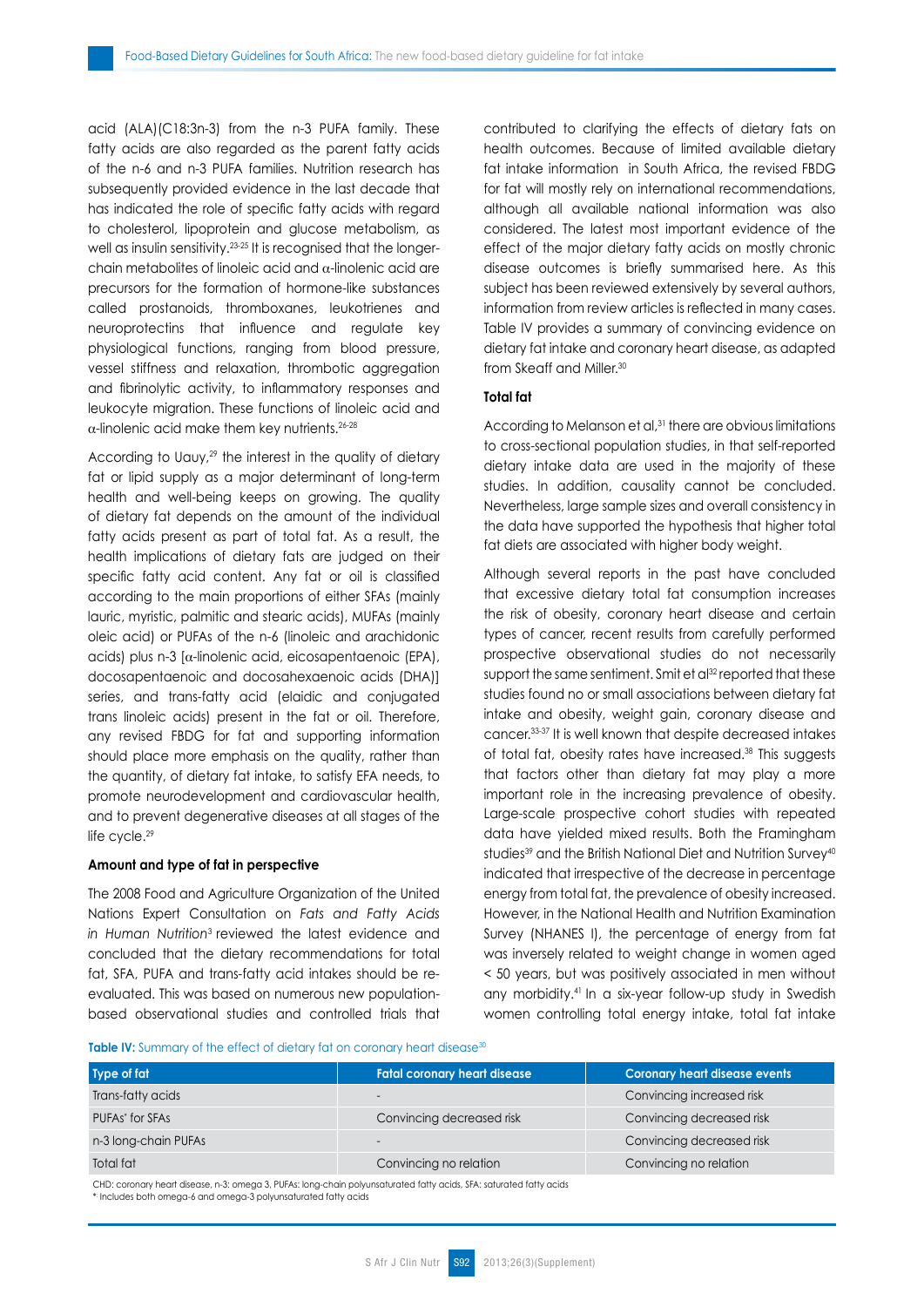was only associated with increased weight in the subpopulation defined as "predisposed", i.e. overweight at baseline and with an obese parent.<sup>42</sup> Conversely, in the Nurses' Health Study, the investigators found a weak relationship between baseline percentage energy from total fat and weight change, but no clear association with those "predisposed" to obesity.<sup>37</sup> On the other hand, in the Pound to Prevention prospective cohort study that included annual measurements over three years, dietary total fat (amount or percentage) showed a positive association with weight gain.<sup>43</sup> Melanson et al<sup>31</sup> concluded that, although prospective cohort studies have various strengths in terms of sample size, duration and the ability to evaluate the more chronic effects of diet, these data are inconclusive overall on the relationship between total fat intake and body weight.

Recent evidence from randomised controlled trials, in predominantly overweight populations from industrialised countries that compared isocaloric diets with different levels of total fat, demonstrated that the response to a diet with a high percentage of energy from total fat (40% of energy) did not differ from a diet with a low percentage of energy from total fat (20% of energy).<sup>44</sup> Conversely, the response can even lead to greater weight loss than that observed with low-fat diets.45-47 Some controlled dietary studies indicated increased weight loss at one and two years with diets that were high in unsaturated fat,<sup>48,50</sup> or with low-fat, high-carbohydrate vegetarian diets.<sup>50,51</sup> A few meta-analyses of randomised controlled trials reported mixed results. Nordmann et al<sup>52</sup> reported that a low-carbohydrate (< 60 g carbohydrate per day) nonenergy-restricted diet in terms of fat and protein intake appears to be at least as effective as low-fat, highercarbohydrate, energy-restricted diets in inducing weight loss for up to one year. Lower fat diets (< 30% energy) are usually associated with lower total cholesterol and lowdensity lipoprotein (LDL) cholesterol levels,<sup>44</sup> but increased triacylglycerol and lowered high-density lipoprotein (HDL) cholesterol.<sup>52</sup> Many low-fat diets in studies are characterised by energy restriction, making interpretation of the effect on body weight very difficult. The Women's Health Initiative also supports the connection between lower fat intake and weight loss, although the study was based on cohorts designed to evaluate the prevention of cancer and cardiovascular diesease.<sup>53</sup> The intervention group received a much greater intensity of intervention than the control group, and although the outcome indicates weight loss, it is certainly insufficient for a definite conclusion to be drawn.<sup>31</sup>

In the Women's Health Trial Feasibility Study in Minority Populations, an overall lowering of dietary fat and total energy intake resulted in greater weight loss.<sup>54</sup> A meta-analysis of 16 trials concluded that comparing *ad libitum* low-fat diets with *ad libitum* habitual diets or moderate-fat diets resulted in more weight loss, especially in heavier subjects.<sup>55</sup> In a systematic review and meta-analysis of 33 randomised controlled trials (73 589 participants) and 10 cohort studies from developed countries only, Hooper et al<sup>56</sup> concluded that lower fat intake leads to a relatively small but significant and sustained reduction in body weight in adults, in studies with baseline fat intakes of 28-43% energy. The limitations in study design, lack of well-controlled studies and inconsistent findings on the relationship between total fat intake and body weight make a final conclusion difficult.<sup>31</sup> Furthermore, many studies are also characterised by nutrition education to improve eating habits and increase physical activity, making it difficult to draw conclusions about total fat intake on weight regulation.

# **Saturated fatty acids**

Animal fats and vegetable oils (e.g. palm kernel and coconut oil), are solid at room temperature and are therefore often referred to as hard fats. SFAs will remain an integral part of the human diet, as they are present in all dietary fats and oils in different quantities. Although SFAs are associated with increased LDL cholesterol concentrations, Mensink et al<sup>57</sup> concluded that, because SFAs also raise HDL cholesterol and decrease triacylglycerol concentrations, they resulted in little net effect on the total cholesterol to HDL cholesterol ratio, compared with carbohydrates. In a recent meta-analysis of prospective epidemiological studies, the authors concluded that there was no significant evidence that SFAs are associated with an increased risk of coronary heart disease.<sup>58</sup> However, this report was criticised for containing several weaknesses. It was convincingly shown that by replacing SFAs with PUFAs, the risk for coronary heart disease was lowered in both prospective cohort studies<sup>59</sup> and randomised controlled trials.<sup>60</sup> Smit et al<sup>32</sup> stated that limiting SFA intake should be considered in the specific context of the nutrient that replaces it, as replacement with carbohydrates (particularly the easily digestible ones) may have little effect on serum lipids in reducing the risk of cardiovascular disease. Cognisance should also be taken that certain individual SFAs, like palmitic acid (C16:0), have more serum cholesterol-raising properties than lauric acid (C12:0).61 On the other hand, stearic acid (C18:0) has been shown to have favourable effects on blood lipid profiles by significantly decreasing LDL cholesterol and factor VII coagulant activity in young men, compared to diets that are high in either lauric acid or palmitic acid.<sup>62</sup> In a study that compared stearic, oleic and linoleic acids (7% of energy) in young men and women with thrombotic tendency, stearic acid consumption reduced platelet volume relative to the other two fatty acids, but the effects on coagulation and fibrinolytic variables did not differ between the three groups.<sup>63</sup>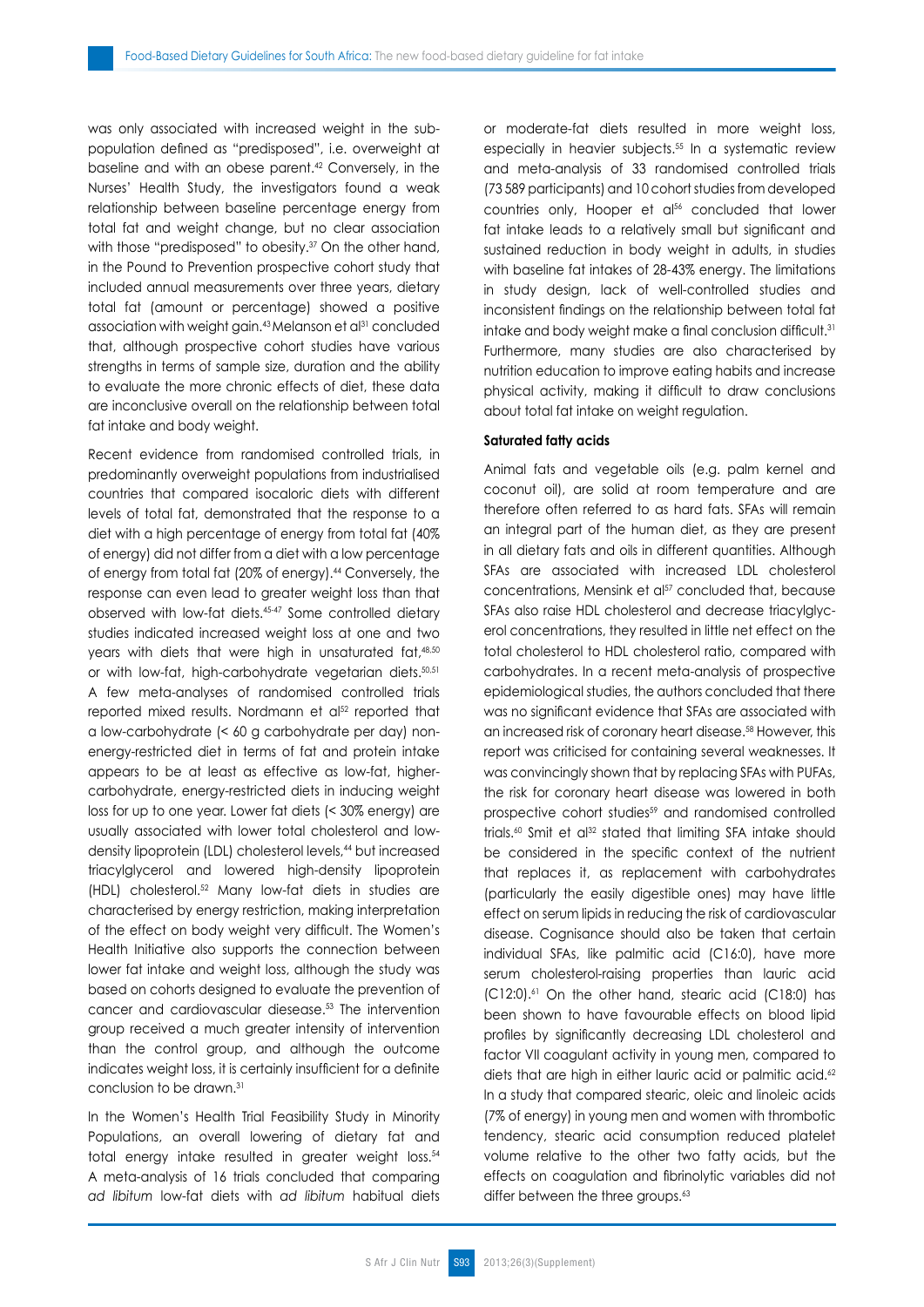## **Monounsaturated fatty acids**

Although some trials have indicated that the consumption of MUFAs has potential benefits on the blood lipid profile and cardiovascular disease risk factors, 57,64,65 prospective observational studies have failed to show associations,<sup>59</sup> and even higher risks of cardiovascular disease were observed after adjusting for age in the Nurses' Health Study.<sup>66</sup> It needs to be mentioned that the main source of MUFAs were of animal origin, and therefore the inclusion of trans-fatty acid in the sum of MUFAs in the analysis could have contributed towards this negative effect. In the pooled analysis of 11 cohort studies by Jakobsen et al, adjustment was done for trans-fatty acid intake in the studies with available information on trans-fatty acid intake, but that did not change the outcome on hazard ratios for cardiovascular disease.<sup>59</sup>

## **Polyunsaturated fatty acids**

The quality of dietary fat is mainly determined by the proportions of specific PUFA it contains from both the n-6 and n-3 series. Apart from the role that EFAs play in human well-being, dietary EPA and DHA consumption has been demonstrated to have various physiological benefits on blood pressure, heart rate, triacylglycerol levels, inflammation and endothelial function. Consistent evidence of a reduced risk of fatal coronary heart disease and sudden cardiac death when consuming approximately 250 mg/day of EPA plus DHA has also been shown.<sup>32</sup>

DHA is the most abundant fatty acid in the brain and plays a major role in the development of the brain and retina of the foetus and young child, at least up to two years of age.<sup>67-69</sup> As the conversion from  $\alpha$ -linolenic to DHA is very limited and may also vary depending on genetic polymorphisms of the FADS2 gene, it is recommended that preformed EPA and DHA are provided through the diet for optimal health at all stages of the life cycle.<sup>70,71</sup> DHA is regarded as conditionally essential during early development.72-75 N-3 fatty acids are important during early growth and development. Convincing evidence indicates that an adequate intake for 0- to 6-month-old infants is 0.2-0.3% energy from  $\alpha$ -linolenic and 0.1-0.18% energy from DHA.3 This is based on the content of these fatty acids in breast milk. The recommended intake for infants aged 6-24 months is 0.4-0.6% energy from  $\alpha$ -linolenic, while 10-12 mg/kg is a probable adequate intake level from DHA.3 Although there is limited available information on the role of DHA in older children, two studies from South Africa (one of which is unpublished data) have indicated that there was a positive effect from DHA and EPA on the learning and memory of school-aged children.<sup>76</sup> In another study by Baumgartner et al<sup>77</sup> in children with poor iron and n-3 fatty acid status, DHA/EPA supplementation had no benefits on cognition and impaired working memory in anaemic children, and on long-term memory and retrieval in girls with iron deficiency.

#### **Trans-fatty acids**

There are two types of trans-fatty acids, namely industrially produced and or naturally occurring in food products from ruminants. Industrially produced trans-fatty acids are formed as a result of the partial hydrogenation of vegetable oils, while ruminant trans-fatty acids are produced by the bacterial metabolism of PUFAs in ruminants. The industrially produced trans-fatty acids are mostly found in some brands of margarine, spreads, bakery products, fast food, soup and sauce powders. Food labels should indicate the presence of partially hydrogenated vegetable oils as an ingredient in food. The trans-fatty acid content of food that contains partially hydrogenated vegetable oils is often much higher than the amount of ruminant-produced trans-fatty acid that is present in dairy and meat products.

In general, both previous and emerging evidence indicates that trans-fatty acid consumption has unique adverse effects, as it increases LDL cholesterol, lipoprotein(a) and apolipoprotein B (ApoB) concentrations, and is also responsible for lowering HDL cholestererol and ApoA1 concentrations. In addition, it is also associated with a higher risk of coronary heart disease.<sup>64,78-80</sup> Mozaffarian and Clarke80 further concluded that the replacement of transfatty acid from partially hydrogenated vegetable oils with alternative fats and oils would substantially lower coronary heart disease risk, and that the discrepancies between estimates from controlled dietary trials versus prospective cohort studies could at least be partially explained by considering the effects of trans-fatty acids on multiple risk factors. They further concluded that food manufacturers, food services and restaurants should maximise overall health benefit by using replacement fats and oils with a higher content of cis-unsaturated fats.

Stender et al<sup>81</sup> concluded that on a gram-for-gram basis, industrially produced trans-fatty acids are more harmful and linked to an increased risk of coronary heart disease<sup>82</sup> than ruminant-produced trans-fatty acids. This is in accordance with the findings of Mozaffarian and Clark.<sup>80</sup> The conclusion is that controlled trials and observational studies have provided evidence that the consumption of trans-fatty acids from partially hydrogenated oils adversely affects several cardiovascular risk factors and contributes significantly to an increased risk of coronary heart disease events. Although ruminant trans-fatty acids cannot be removed entirely from the diet, their intake is already low in most populations and not significantly associated with coronary heart disease risk in several studies.<sup>79</sup> On the contrary, in a quantitative review by Brouwer et al,<sup>83</sup> it was concluded that all fatty acids with one or more bonds in the trans configuration raise the ratio of LDL to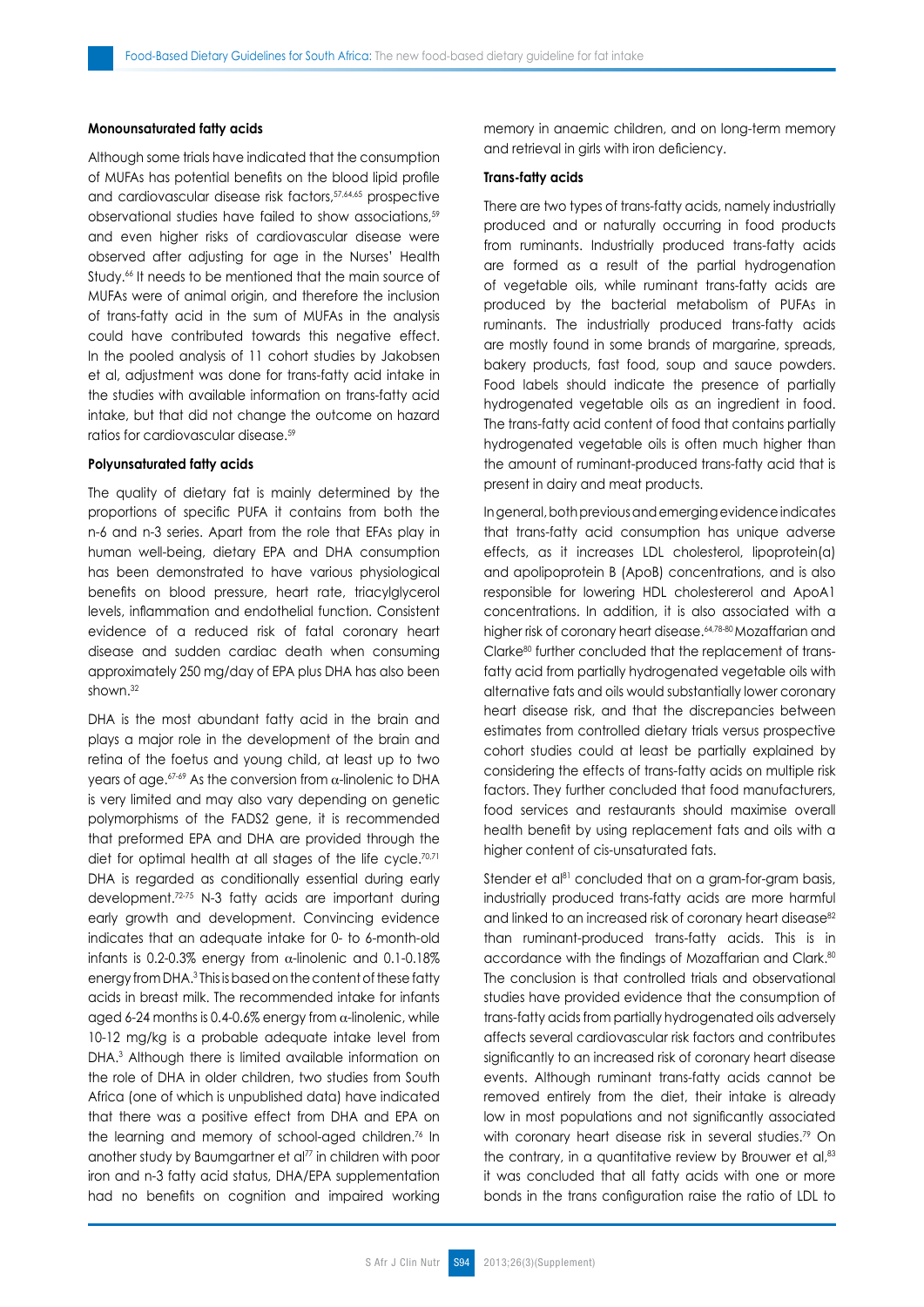HDL cholesterol, irrespective of their origin or structure. It was further argued that the results provide additional evidence, besides the high content of SFAs, to lower the intake of ruminant animal fats.

From a biochemical point of view, there may be enough reason to believe that both sources of trans-fatty acids (industrial- and ruminant-produced) compete with longchain PUFAs during their incorporation into brain tissue.<sup>81</sup> Avoiding the introduction of these fatty acids in the diets of newborn infants during early development seems to be a prudent approach.

*The regulations relating to trans fat in foodstuffs,* No R 127, was published in the South African *Government Gazette*. <sup>84</sup> They state that any oil or fat intended for human consumption with a trans-fat content that "exceeds 2 g per 100 g of oil or fat is prohibited". To make a claim that the product is trans-fat free, the trans-fat content must be "less than 1 g per 100 g of the total fat or oil in the final product".<sup>84</sup> This new regulation on the trans-fatty acid content of food will make a significant contribution to lowering the intake of trans-fatty acids, especially industrially produced trans-fatty acids.

To summarise the literature on the role of fat intake, there are indications that total fat intake is less important than the type of fat in the diet. The reduction of trans-fatty acid seems to be especially important, as it increases LDL cholesterol concentrations and also lowers HDL cholesterol concentrations. Replacing SFAs with PUFAs decreases the risk of CHD.<sup>85</sup> However, it is important to acknowledge that many of the studies that have demonstrated a positive effect of PUFAs, did not distinguish between the different effects of n-6 and n-3 PUFAs on health outcomes.<sup>86</sup> There are indications from a recent, updated meta-analysis that substituting the most abundant n-6 PUFA, i.e. linoleic acid, for SFA, "increased the rates of death from all causes, coronary heart disease and CVD".<sup>60</sup> In this meta-analysis, recovered data from the Sydney Heart Study were analysed. It needs to be mentioned that the intervention group in this study was advised to increase its intake of PUFA intake, mainly from safflower oil and margarine, from 6% energy to 15% energy, reduce SFAs to less than 10% energy, and cholesterol intake to less than 300 mg per day. This intervention increased n-6 PUFA intakes without also increasing n-3 PUFA intakes. Therefore, the international n-6 PUFA guideline of not more than 5-8% energy seems to be important.<sup>2</sup> Increasing n-3 PUFA intake is essential to meet essential fatty acid and long-chain PUFA requirements. It is clear that dietary fat guidelines should emphasise the total fat intake, taking energy balance into account and ensuring that the optimal intake of the EFAs and the long-chain PUFAs are addressed. When diets are too low in fat, the essential fatty acid requirements and n-3 long-chain PUFA requirements may be compromised. To improve the quality of fat intake, it is recommended that SFAs are replaced with PUFAs and MUFAs, rather than only concentrating on the lowering of total fat intake as a means of lowering SFA intake. Some South Africans who follow a high total-fat diet (> 35% energy), that is also high in energy, will need to pay attention to replacing SFA with PUFA and MUFA, and also lowering total fat intake in order to lower energy intake, and balance energy intake and energy expenditure. Cognisance should be taken when replacing SFA with PUFA that both n-6 and n-3 PUFAs are included as n-6 PUFA alone may be unlikely to provide the intended beneficial effects.<sup>60</sup> Therefore, the current international guideline supports the recommendation that the right amounts of n-6 (5-8% energy) and n-3 (1-2% energy) PUFAs are consumed to ensure that essential fatty acid requirements are met and that a more balanced n-6 and n-3 intake is ensured. Conversion of the quantitative dietary guidelines into the FBDGs is important if this goal is to be achieved.

#### **Quantitative dietary goals for fat intake**

In February 2009, an international group of fatty acid experts met in Barcelona, Spain, to discuss the "health significance of fat quality in the diet". These experts decided to promote the notion of the health significance of fat quality in the diet.<sup>87</sup> At a meeting with the same theme in Cape Town in March 2009, a group of South African fatty acid and health scientists adapted the guideline for total fat intake and decided on a total fat intake guideline of < 30% energy for the country. They adopted a statement in line with the authoritative international health bodies and current evidence for the country.

The quantity (amount) and quality (type) of fat required for optimal health from the age of two years onwards are as follows:

- Total fat should provide 20-30% of the daily energy (≤ 30% energy) intake. The total amount of energy provided should be balanced between energy intake and energy expenditure. SFAs should provide no more than 10% energy intake, and the intake should be less than 7% energy in those at risk of CVD.
- PUFAs, including EFAs, should contribute 6-10% of energy, with n-6 providing 5-8% of energy and n-3, 1-2% of energy.
- The remainder of the energy from total fat should be provided by MUFAs.
- The intake of trans-fatty acids should be less than 1% of energy.

The recommendations for infants aged 0-2 years are that during the first six months of life, total dietary fat should provide 40-60% of energy. The aim is to sufficiently supply energy needed for growth and fat for tissue deposition.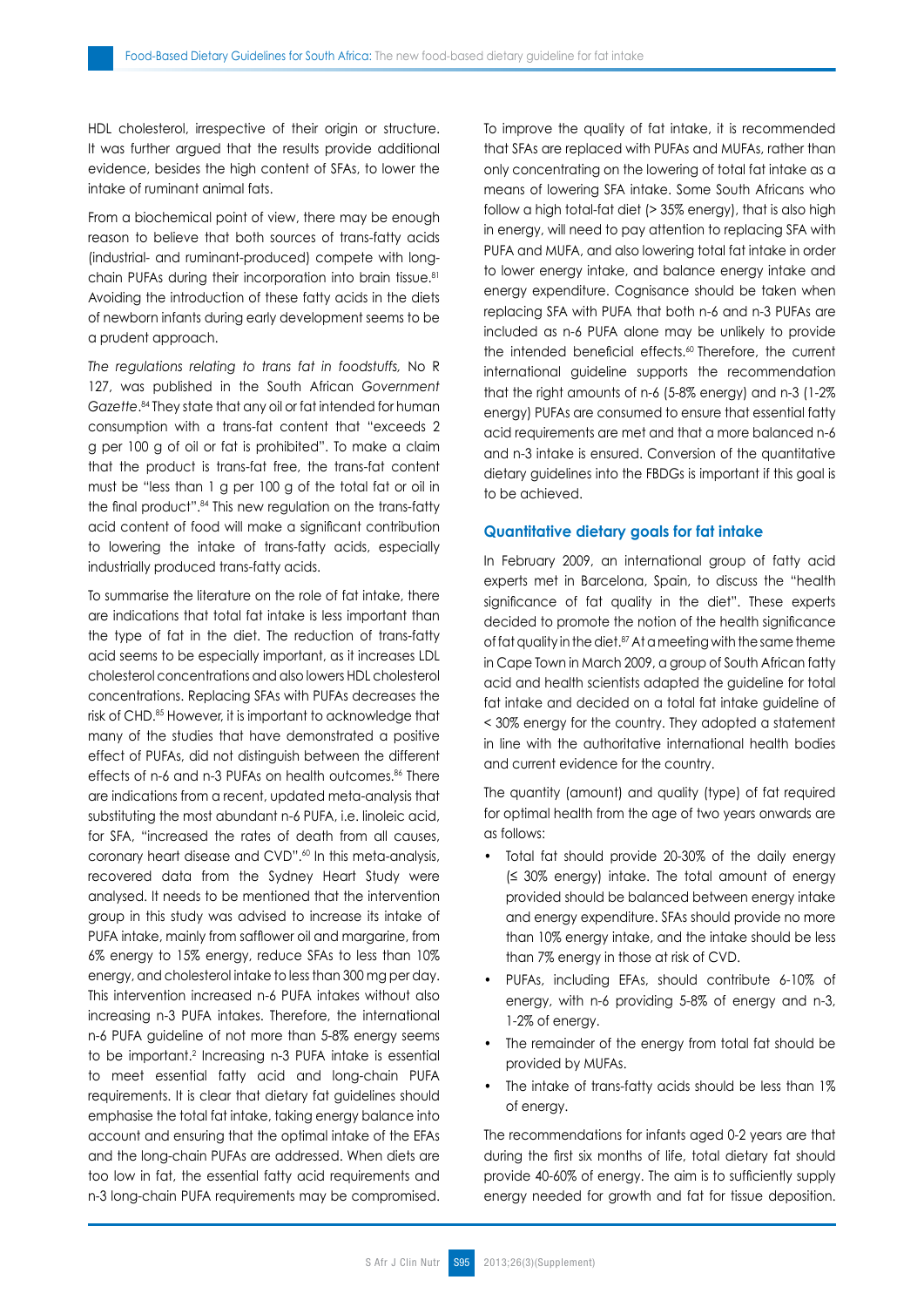| <b>Nutrient</b>                | <b>Guideline</b>  | Fat $(g)$                | <b>Examples of food source</b>                                                                                                                                                                                                                |
|--------------------------------|-------------------|--------------------------|-----------------------------------------------------------------------------------------------------------------------------------------------------------------------------------------------------------------------------------------------|
| Total fat (% energy)           | < 30              | 68                       | All foods containing fat in their natural form, processed fat-containing<br>foods, fried foods and salty snacks (e.g. potato crisps), and confectionery<br>(sweets containing fat, e.g. chocolates and toffees)                               |
| SFAs (% energy)                | < 10              | 23                       | Animal fats (e.g. visible fat on meat, lard and dairy cream); vegetable fats<br>(e.g. palm kernel, coconut and palm oil); and food products that have<br>vegetable fats as an ingredient (e.g. non-dairy creamers)                            |
| TFAs (% energy)                | $<$ 1             | $\overline{2}$           | Industrially produced trans-fatty acids, (e.g. products that have partially<br>hydrogenated oils as an ingredient) and naturally occurring trans-fatty<br>acids (e.g. beef, lamb, butter, milk and other milk products) have small<br>amounts |
| MUFAs (% energy)               | ~10(12)           | 27                       | Olive and canola oil and products made from these oils, avocado, nuts<br>and meat                                                                                                                                                             |
| PUFAs (% energy)               | $6$ to $<$ 10 (8) | 18                       | Sunflower and soybean oil, and products made from these oils (e.g. soft-<br>type margarines, mayonnaise and walnuts)                                                                                                                          |
| $n-3$ PUFAs $(ALA)$ (% energy) | $0.6 - 1.2$       | $1.4 - 2.7$              | Green leafy vegetables, flaxseed oil and canola oil                                                                                                                                                                                           |
| n-3 EPA plus DHA (mg)          | 250-500           | $\overline{\phantom{a}}$ | Fatty fish (e.g. pilchards, mackerel, salmon and sardines)                                                                                                                                                                                    |
| Cholesterol (mg)               | < 300             |                          | Organ meats (e.g. liver and kidneys), eggs and animal products                                                                                                                                                                                |

Table V: Nutrient-based dietary guidelines for the intake of fat (calculated for an 8 400 kJ diet) and food-based dietary guidelines to meet nutrient goals

ALA: alpha-linolenic acid, DHA: docosahexaenoic acid, EPA: eicosapentaenoic acid, MUFAs: monounsaturated fatty acids, n-3: omega-3, PUFAs: polyunsaturated fatty acids, SFAs: saturated fatty acids, TFAs: trans-fatty acids

This requirement is met by exclusive breastfeeding. Convincing evidence indicates that from 6-24 months of age, total fat intake should be reduced gradually to ~ 35% of energy, depending on the physical activity of the child.3 The general recommendation is 30-35% of energy for children. If they are very active, higher intakes may be advisable.3

# **The need to update the FBDG for fat**

Based on the latest available fat intake data for South Africa and evidence from the current literature, especially the unique properties and effects of individual fatty acids in the diet on health, there was a need to revisit the previous FBDG for fat intake, i.e. "Eat fats sparingly". It is necessary to emphasise the quality of fat in the diet. Therefore, the new consensus FBDG for South Africa is: "Use fats sparingly: choose vegetable oils rather than hard fats", to both address the balance between intake (amount) and quality (vegetable oils versus hard fats). An alternative guideline proposed by the authors is: "Eat and use the right type of fats and oils in moderation", especially to make provision for those at the lower end of total fat intake and those who do not require a lowering of total fat intake, but who need to improve the quality of fat in their diets.

# **Food-based approach to meet the quantitative dietary goals for fat and fatty acid intake**

The energy and nutrient goals formulated for South Africa and examples of foods that are important sources of total fat and specific fatty acids and cholesterol are shown in Table V. The food-based approach includes the recommendations discussed here.

In order to lower the intake of total fat, the consumption of all fat-containing foods, either as a natural part of the food, added preparation, or used in the production of food products, has to be decreased.

Important practices that achieve and maintain the optimal intake of SFAs include the use of low-fat milk and milk products instead of full-fat products, and consuming lean meat and chicken without the skin and fatty parts, instead of fatty meat and chicken.

Do not eat or frequently eat processed foods that contain plant oils and fats which are high in SFAs, e.g. palm kernel and coconut oil.

Consume fats and oils that are beneficial to health. Eat food that is high in PUFAs or MUFAs, and limit the intake of food that is high in SFAs.

Vegetable oils that are good sources of PUFAs and MUFAs, i.e. sunflower and canola oils, should be consumed. Food products which contain industrially produced, partially hydrogenated vegetable oils or fats should be avoided because of their trans-fat content. The ingredient list on food labels should indicate whether or not the product contains partially hydrogenated vegetable oils.

Include recommended types of fish regularly, to provide n-3 long-chain PUFAs, EPA and DHA. A daily intake of 250- 500 mg of EPA and DHA is recommended. Table VI illustrates the EPA plus DHA content per 100 g of different types of fish. The number of times per week that a 100 g portion of fish should be consumed to provide approximately 500 mg of EPA plus DHA per day, as well as the amount of fish required per day to provide this amount of EPA plus DHA, is also shown. The introduction of fish early in the diet of children is recommended, to ensure that fish is consumed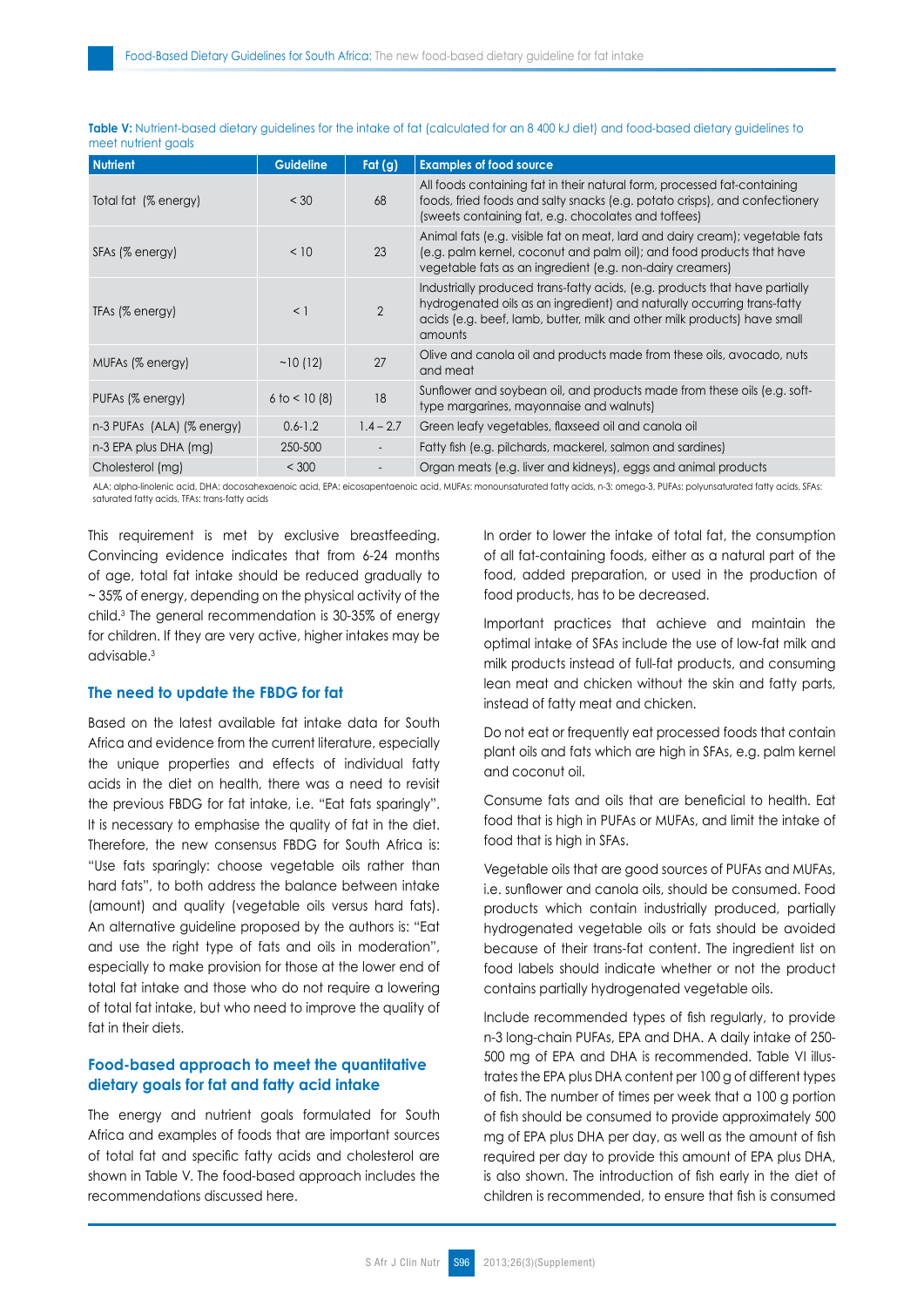| Type of fish                        | Amount (g) of EPA plus DHA per<br>100 g portion | Times/week 100 g portion should<br>be consumed to provide<br>± 500 mg EPA plus DHA per day | Amount of fish (g) required per<br>day to provide 500 mg EPA plus<br><b>DHA</b> |
|-------------------------------------|-------------------------------------------------|--------------------------------------------------------------------------------------------|---------------------------------------------------------------------------------|
| Mackerel <sup>88</sup> (salted)     | 4.584                                           | 0.8                                                                                        | 11                                                                              |
| Salmon, Atlantic <sup>88*</sup>     | 2.147                                           | 1.6                                                                                        | 23                                                                              |
| Herring, Atlantic <sup>88*</sup>    | 2.014                                           | 1.7                                                                                        | 25                                                                              |
| Bluefin tung <sup>88*</sup>         | 1.504                                           | 2.3                                                                                        | 33                                                                              |
| Pilchards <sup>89**</sup>           | 1.480                                           | 2.4                                                                                        | 34                                                                              |
| Snoek <sup>89</sup>                 | 1.030                                           | 3.4                                                                                        | 49                                                                              |
| Rainbow trout (wild) <sup>88*</sup> | 0.988                                           | 3.5                                                                                        | 51                                                                              |
| Sardines <sup>88***</sup>           | 0.982                                           | 3.6                                                                                        | 51                                                                              |
| Hake (whiting) <sup>88*</sup>       | 0.518                                           | 6.8                                                                                        | 97                                                                              |
| Tuna (light) <sup>88****</sup>      | 0.270                                           | 13                                                                                         | 185                                                                             |

#### **Table VI**: The eicosapentaenoic acid plus docosahexaenoic acid content and requirements of different fish species

\*cooked with dry heat, \*\*Canned in brine, \*\*\*Canned in oil, drained solids, \*\*\*\*Canned in water





**Figure 5:** The fatty-acid composition of different vegetable oils and animal fats (g of fatty acid per 100 g oil or fat) \* Lauric, myristic and palmitic acids are the cholesterol-elevating fatty acids

on a regular basis throughout life.

A summary of the fatty acid composition of vegetable oils and animal fats is provided as a guideline for selecting the right type of fat (Figure 5).

# **Conclusion**

Current scientific evidence highlights the importance of the type of fat in the diet. Dietary fats are no longer seen merely as a good source of energy, but instead as an essential component of the human diet. They provide EFAs that are precursors of hormone-like substances that influence and regulate key physiological functions. The adequate intake of EFA, especially n-3 long-chain PUFAs, should be recommended to promote neurodevelopment and cardiovascular health, and to prevent degenerative diseases at all stages of the life cycle. Based on the strength of evidence from prospective and randomised trials, FBDGs on fat should emphasise the importance of the intake of certain fatty acids, rather than the total amount of fat in the human diet.

The available dietary intake data for South Africans indicate that there are pockets of the population where total fat intakes are at the lower end of the recommendation of 20-30% of energy. PUFA intake varies between 5.5% and 8.3% of energy at the lower end of the dietary intake goal, while information on n-3 PUFA intake is limited. The revised FBDG for fat intake recommends a moderate intake of total fat. Although fat is an important source of energy in the diet, the main message should be to balance energy intake with energy expenditure, in an effort to reach and maintain a normal body weight and to ensure that the type of fat consumed promotes health. Within the boundaries of energy intake and energy expenditure, the emphasis should be on the type, rather than on the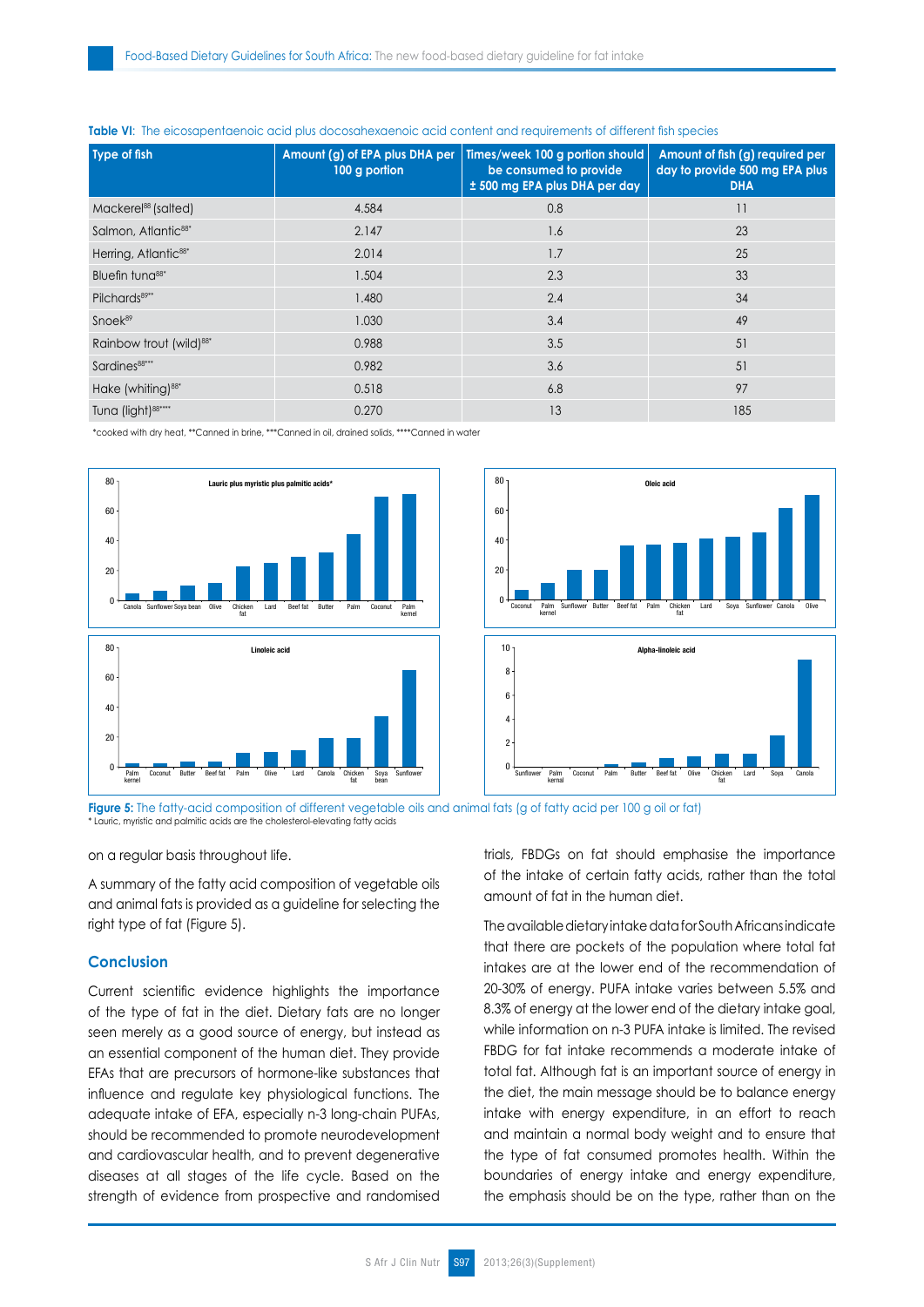amount, of fat in the diet. Educational material that will be used in South Africa to promote the FBDG on fat intake should place emphasis on the importance of the type of fat in the diet in order to compensate for this shortcoming in the present set of FBDGs.

More research and testing of an FBDG for fat intake, in which the importance of the type as well as the amount of fat is highlighted, is urgently required and recommended. The terms "hard" in the new statement consensus, and "moderation" in the alternative guideline proposed by the authors, should especially be consumer tested.

#### **References**

- 1. Wolmarans P, Oosthuizen W. Eat fats sparingly: implications for health and disease. S Afr J Clin Nutr. 2001;14:S48-S55.
- 2. World Health Organization/Food and Agriculture Organization of the United Nations. Diet, nutrition and the prevention of chronic diseases: report of a joint WHO/FAO expert consultation. Geneva: WHO; 2003.
- 3. Food and Agriculture Organization of the United Nations. Fats and fatty acids in human nutrition: report of an expert consultation. Rome: FAO; 2010.
- 4. Langenhoven ML, Steyn K, Van Eck M, Gouws E. Nutrient intake in the coloured population of the Cape Peninsula. Ecol Food Nutr. 1988;22:97-106.
- 5. Bourne LT, Langenhoven ML, Steyn K, et al. Nutrient intake in the urban African population of the Cape Peninsula, South Africa. The BRISK study. Cen Afr J Med. 1993;39(12):238-247.
- 6. Bourne LT. Dietary intake in an urban African population in South Africa: with special reference to the nutrition transition. [PhD thesis]. Cape Town: University of Cape Town; 1996.
- Labadarios D, Steyn NP, Maunder E, et al. The National Food Consumption Survey (NFCS): South Africa, 1999. Public Health Nutr. 2005;8(5):533-543.
- 8. MacIntyre UE, Kruger HS, Venter CS, Vorster HH. Dietary intakes of an African population in different stages of transition in the North West Province, South Africa: the THUSA study. Nutr Res. 2002;22(3):239-256.
- 9. Vorster HH, Kruger A, Margetts BM. The nutrition transition in Africa: can it be steered into a more positive direction? Nutrients. 2011;3(4):429-441.
- 10. Faber M, Kruger HS. Dietary intake, perceptions regarding body weight, and attitudes toward weight control of normal weight, overweight and obese black females in a rural village in South Africa. Ethn Dis. 2005;15(2); 238-245.
- 11. Steyn NP, Nel JH. Dietary intake of adult women in South Africa and Nigeria with a focus on the use of spreads. Parow Valley: Medical Research Council; 2006.
- 12. Labadarios D, Steyn NP, Maunder E, et al. The National Food Consumption Survey (NFCS): South Africa, 1999. Public Health Nutr. 2005;8(5):533-543.
- 13. Oldewage-Theron W, Napier C, Egal A. Dietary fat intake and nutritional status indicators of primary school children in a low-income informal settlement in the Vaal region. S Afr J Clin Nutr. 2011;24(2):99-104.
- 14. Wolmarans P, Langenhoven ML, Benadé AJS, et al. Intake of macronutrients and their relationship with total cholesterol and highdensity lipoprotein cholesterol. The Coronary Risk Factor Study, 1979. S Afr Med J. 1988;9(73):12-15.
- 15. Nel JH, Steyn NP. Report on South African food consumption studies undertaken amongst different population groups (1983-2000): average intakes of foods most commonly consumed. Medical Research Council [homepage on the Internet]. 2002. c2012. Available from: http://www.mrc. ac.za/chronic/foodstudies.htm
- 16. Steyn NP, Nel JH, Casey A. Secondary data analyses of dietary surveys undertaken in South Africa to determine usual food consumption of the population. Public Health Nutr. 2003;6(7):631-644.
- 17. Van Zyl M. Characteristics and factors influencing fast food intake of young adult consumers from different socio economic areas in Gauteng, South Africa [Masters of Nutrition]. Stellenbosch: University of Stellenbosch; 2008.
- 18. Steyn NP, Labadarios D, Nel JH. Factors which influence the consumption of street foods and fast foods in South Africa: national survey. Nutr J. 2011,10:104 [homepage on the Internet]. Available from: http://www. nutritionj.com/content/10/1/104.
- 19. Feeley A, Pettifor JM, Norris SA. Fast-food consumption among 17-year-olds

in the Birth to Twenty cohort. S Afr J Clin Nutr. 2009;22(3):118-123.

- 20. Burr GO, Burr MM. Nutrition classics from The Journal of Biological Chemistry. 82:345-367, 1929. A new deficiency disease produced by the rigid exclusion of fat from the diet. Nutr Rev. 1973;31(8):248-249.
- 21. Paulsrud JR, Pensler L, Whitten CF, Holman RT. Essential fatty acid deficiency in infants induced by fat-free intravenous feeding. Am J Clin Nutr. 1972;25(9):897-904.
- 22. Holman RT, Johnson SB, Hatch TF. A case of human linolenic acid deficiency involving neurological abnormalities. Am J Clin Nutr. 1982;35(3):617-623.
- Hegsted DM, McGandy RB, Myers ML, Stare FJ. Quantitative effects of dietary fat on serum cholesterol in man. Am J Clin Nutr. 1965;17(5):281-295.
- 24. Keys A, Menotti A, Karvonen MJ, et al. The diet and 15-year death rate in the Seven Countries Study. Am J Epidemiol. 1986;124(6):903-915.
- 25. Christiansen E, Schnider S, Palmvig B, et al. Intake of a diet high in trans monounsaturated fatty acids or saturated fatty acids. Effects on postprandial insulinemia and glycemia in obese patients with NIDDM. Diabetes Care. 1997;20(5):881-887.
- 26. Calder PC. n-3 polyunsaturated fatty acids, inflammation, and inflammatory diseases. Am J Clin Nutr. 2006;83(6 Suppl):1505S-1519S.
- 27. Uauy R, Mena P, Valenzuela A. Essential fatty acids as determinants of lipid requirements in infants, children and adults. Eur J Clin Nutr. 1999;53 Suppl 1:S66-S77.
- 28. Simopoulos AP. Omega-3 fatty acids in health and disease and in growth and development. Am J Clin Nutr. 1991;54(3):438-463.
- 29. Uauy R. Dietary fat quality for optimal health and well-being: overview of recommendations. Ann Nutr Metab. 2009;54 Suppl 1:S2-S7.
- 30. Skeaff CM, Miller J. Dietary fat and coronary heart disease: summary of evidence from prospective cohort and randomised controlled trials. Ann Nutr Metab. 2009;55(1-3):173-201.
- 31. Melanson EL, Astrup A, Donahoo WT. The relationship between dietary fat and fatty acid intake and body weight, diabetes, and metabolic syndrome. Ann Nutr Metab. 2009;55(1-3):229-243.
- 32. Smit LS, Mozaffarian D, Willett W. Review of fat and fatty acid requirements and criteria for developing dietary guidelines. Ann Nutr Metab. 2009;55(1-3):44-55.
- 33. Hu FB, Stampfer MJ, Manson JE, et al. Dietary fat intake and the risk of coronary heart disease in women. N Engl J Med. 1997;337(21):1491-1499.
- 34. He K, Merchant A, Rimm EB, et al. Dietary fat intake and risk of stroke in male US healthcare professionals: 14 year prospective cohort study. BMJ. 2003;327(7418):777-782.
- 35. Koh-Banerjee P, Chu NF, Spiegelman D, et al. Prospective study of the association of changes in dietary intake, physical activity, alcohol consumption, and smoking with 9-y gain in waist circumference among 16,587 US men. Am J Clin Nutr. 2003;78(4):719-727.
- 36. Xu J, Eilat-Adar S, Loria C, et al. Dietary fat intake and risk of coronary heart disease: the Strong Heart Study. Am J Clin Nutr. 2006;84(4):894-902.
- 37. Field AE, Willett WC, Lissner L, Colditz GA. Dietary fat and weight gain among women in the Nurses' Health Study. Obesity. 2007;15(4):967-976.
- 38. Marantz PR, Bird ED, Alderman MH. A call for higher standards of evidence for dietary guidelines. Am J Prev Med. 2008;34(3):234-240.
- Posner BM, Franz MM, Quatromoni PA, et al. Secular trends in diet and risk factors for cardiovascular disease: the Framingham Study. J Am Diet Assoc. 1995;95(2):171-179.
- 40. Swan G: Findings from the latest National Diet and Nutrition Survey. Proc Nutr Soc. 2004;63(4):505-512.
- 41. Kant AK, Graubard BI, Schatzkin A, Ballard-Barbash R. Proportion of energy from fat and subsequent weight change in the NHANES 1 Epidemiologic Follow-up Study. Am J Clin Nutr. 1995;61(1):11-17.
- 42. Heitmann BL, Lissner L, Sørensen TI, Bengtsson C. Dietary fat intake and weight gain in women genetically predisposed for obesity. Am J Clin Nutr. 1995;61(6):1213-1217.
- 43. Sherwood NE, Jeffery RW, French SA, et al. Predictors of weight gain in the Pound of Prevention study. Int J Obes Relat Metab Disord. 2000;24(4):395-403.
- 44. Sacks FM, Bray GA, Carey VJ, et al. Comparison of weight-loss diets with different compositions of fat, protein, and carbohydrates. N Engl J Med. 2009;360(9):859-873.
- 45. Bravata DM, Sanders L, Krumholz HM, et al. Efficacy and safety of lowcarbohydrate diets: a systematic review. JAMA. 2003;289(14):1837-1850.
- 46. Dansinger ML, Gleason JA, Griffith JL, et al. Comparison of the Atkins, Ornish, Weight Watchers, and Zone diets for weight loss and heart disease risk reduction: a randomized trial. JAMA. 2005;293(1):43-53.
- 47. Gardner CD, Kiazand A, Alhassan S, et al. Comparison of the Atkins, Zone,